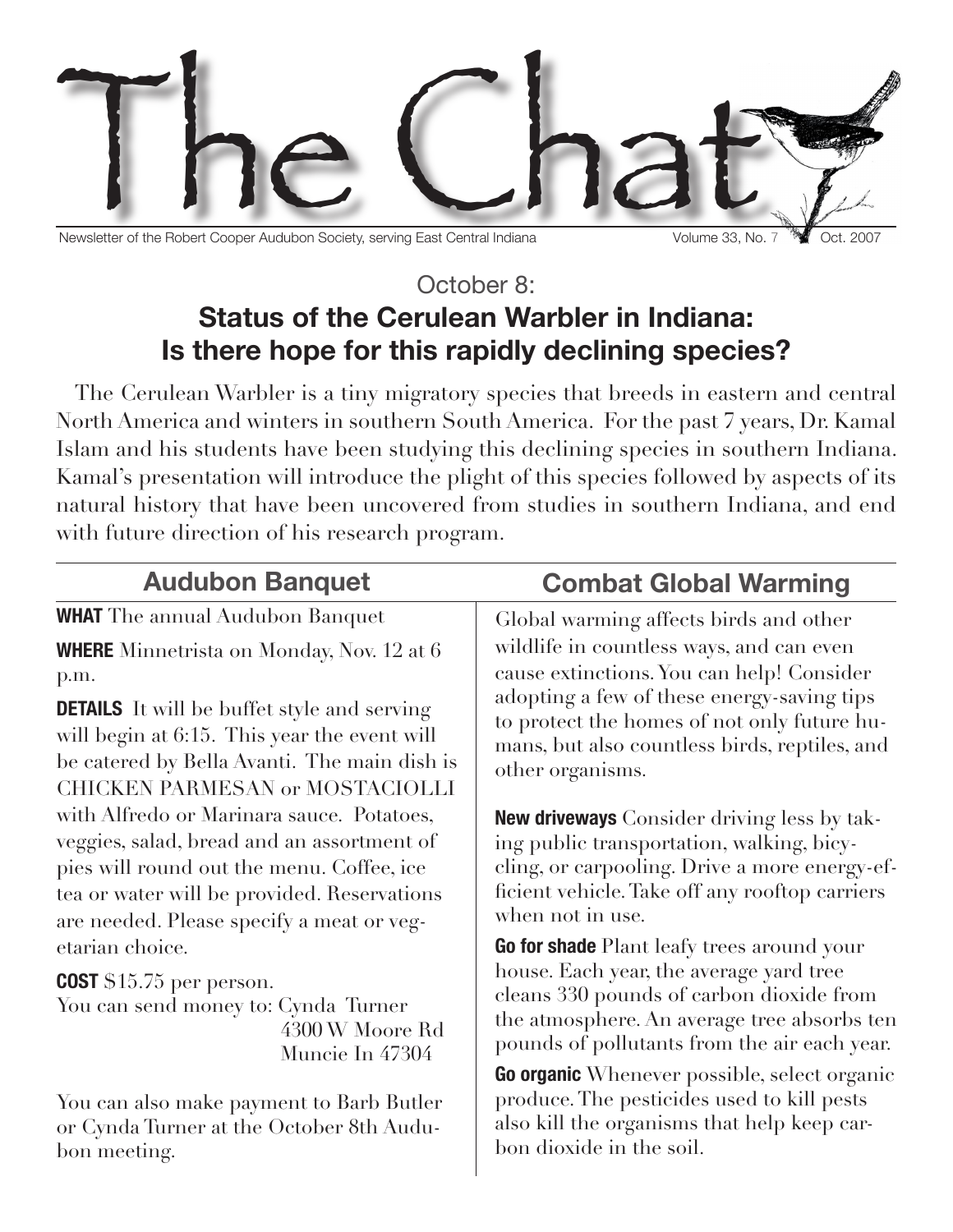## Eastern Screech Owl: October Bird of the Month

*Eastern Screech Owl: Otus asio* By Helen Twibell



as gray owl, red owl or screech owl, the eastern screech owl is quite a unique bird for its size of 8-10 inches in

K n o w n

length and two-foot wing span. Although it is classified as a raptor, as are other owls, it is very different from other birds of prey in its anatomy, feather structure and hunting techniques. It seems to be the only owl which exhibits dichromatism, a condition where some are gray, others reddish. A single brood may have some of both phases. Many color variations may come about between the red and gray birds. Under the appropriate conditions these shades may furnish camouflage.

Screech owls may be heard throughout the year in Indiana, but are most commonly heard calling in spring and fall. Courtship begins in late winter, and it's believed that this may account for so many responding to the taped bird calls in the Christmas count. (Screech owls get very curious and may come close when an imitation of their call is being played.)

 Nests are made in large tree cavities in pine groves, bridges or where it's suitable for nesting. The eggs are laid on wood chips found in the cavity. Usually a clutch contains 4-6 eggs which hatch from March to April. The female does the incubating while the male brings her food. The downy young owls are snowy white, and adults are very bold in defending them. In towns parent screech owls have been known to knock the hats off passers-by on the sidewalk under the nest. When the young are self-sufficient by the end of summer, a process called dispersion occurs. Young birds may leave the territory where they are raised and move to new locations. Females seem to travel farther away than males. This variance in distances insures against breeding with members of their own families, since most species appear to avoid inbreeding. In many species dispersal is the least understood phase of the birds' life cycle. Ornithologists have been able in recent years to track owls and other birds through the use of banding and newly developed radio transmitter devises.

One other outstanding characteristic of the screech owl is its eerie call. Its voice is a low, tremulous whistle often rising at first, then falling. It has a plaintive, mourning quality and is sometimes described as a whinny. One summer evening as I was sitting reading by the open living room door, I heard a trembling, eerie call coming from across the field and moving from place to place in the darkness. After hearing the call the second or third time, I got up and locked the screen door. (I was alone downstairs at the time.) I had never before heard anything like it and have never heard it since. I now am convinced that it was a screech owl

out there in the night.

Mice, shrews and insects are tops with this owl, and he may snap up a chipmunk, flying squirrels, frogs, snakes, lizards, cecropia moths, starlings, sparrows and many other birds. The varied dietary habits of the screech owl cause it to be able to find habitats in a great many places. It is a fierce hunter. These owls fly low as they hunt along roads. Because of this habit, many are killed each year by cars and trucks since small mammals and insects that they like are sometimes plentiful along country back roads.

Many bird lovers may think that the screech owl is a baby greathorned owl because of his small size. His appealing looks or his ability to kill small vermin may cause some birders to choose to attract one to their yards with a flicker-size nest house. It is necessary for it to have a three inch opening and wood chips on the floor. Before considering installing such a house, those people are admonished to consider the safety of any small dogs or cats they might have, should an owl actually take residence in the house. Owls may be more likely to visit a yard if it has plantings to house rabbits, mice and shrews. Many of these owls living near homes in wooded areas have been known to crash into big picture windows or sliding doors. Injury may occur, or even fatality.

Eastern screech owls are abundant permanent residents of Indiana, and their calls can be heard throughout the year.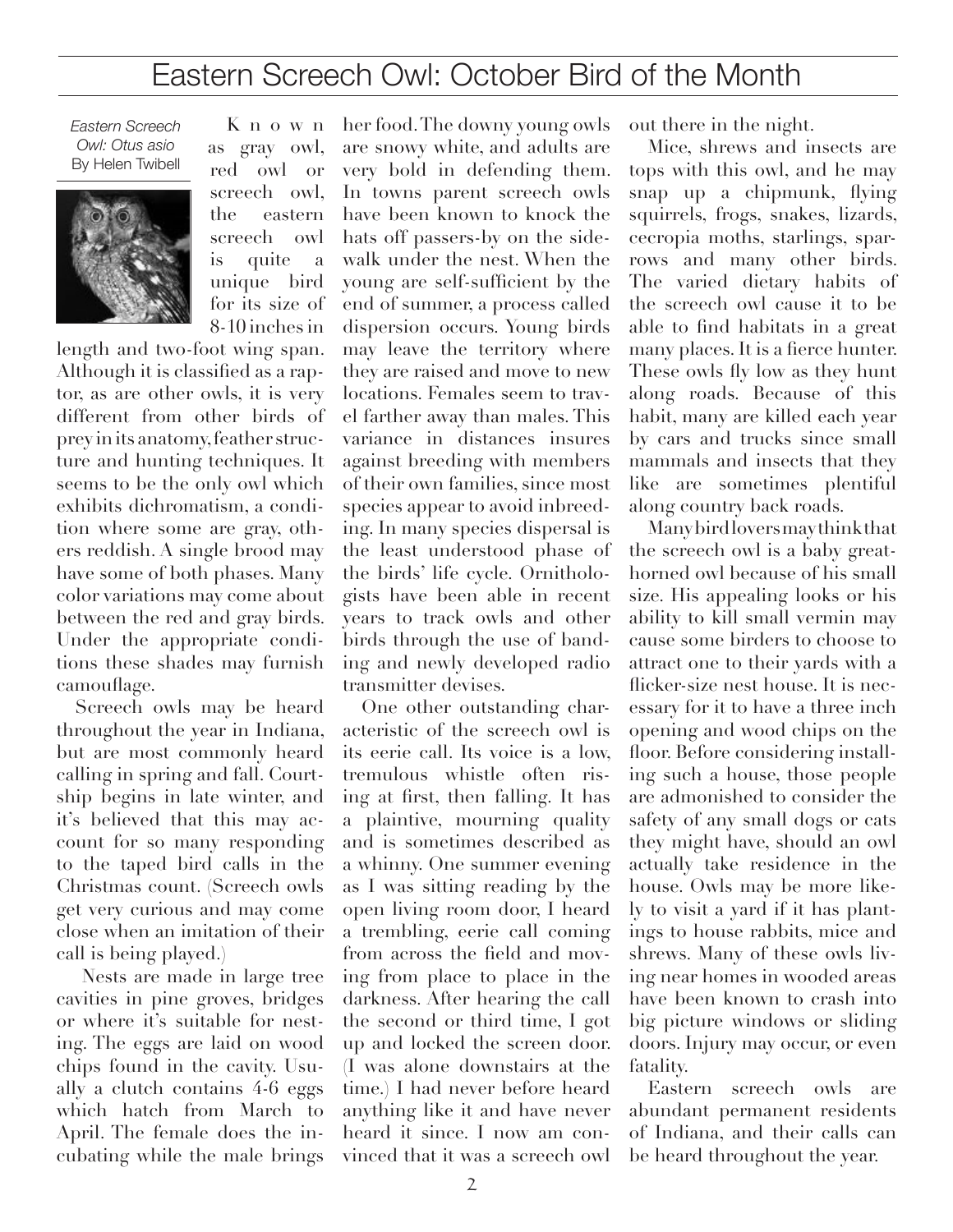## **Conservation award nominations Due Oct. 9**

You still have a few days to nominate an individual or organization that has made a noteworthy contribution to the environment in one of these categories:

• **Robert H. and Esther (Munro) Cooper Conservation Award:** the chapter's highest honor, for overall contributions to, conservation of, and appreciation for, the natural environment

• **Phyllis Yuhas Wildlife Habitat Preservation:** for development or preservation of habitat that contains significant wildlife and/or native plant life populations

• **Richard Greene Public Service:** for active involvement in serving the public's environmental interests and concerns

• **Clyde W. Hibbs Conservation Education Award:** for excellence in educating the area's children, youth, and /or adults on conservation issues and practices

• **Youth Conservation Award:** for excellence in conservation practices by a youth under the age of 18

Nominees do not need to reside in our chapter's seven-county region or have any affiliation with the Robert Cooper Audubon Society.

Send your nomination, along with a description of the nominee, to Bonnie Nicholson at nickrb69@yahoo.com, or at the following address: 9898 College Corner Rd., Greens Fork, IN 47345. Be sure to include your own name, phone number, address, and email address. Nominations must be received by October 9. Winners will be announced at the awards banquet on November 12.

| <b>Upper Midwest Audbubon Conference</b>                                                                                                                                                                                                                                                                                                                                                                                                                                                                                                                                                         | <b>Mission Migration</b>                                                                                                                                                                                                                                                                                                                                                                                                                                          |  |  |
|--------------------------------------------------------------------------------------------------------------------------------------------------------------------------------------------------------------------------------------------------------------------------------------------------------------------------------------------------------------------------------------------------------------------------------------------------------------------------------------------------------------------------------------------------------------------------------------------------|-------------------------------------------------------------------------------------------------------------------------------------------------------------------------------------------------------------------------------------------------------------------------------------------------------------------------------------------------------------------------------------------------------------------------------------------------------------------|--|--|
| Register now for the 3rd Annual Upper Mid-<br>west Regional Audubon Conference, Declining<br>Species, Declining Habitat: Reversing the Trend,<br>in Bloomington, MN, on October 13 $\&$ 14.<br>Hear experts on birds of grasslands, forests,<br>wetlands and even the typical backyard spell out<br>how birds are doing and how their habitats are<br>faring. Speakers will share their expertise and<br>success stories in workshops, plenary sessions<br>and field trips, with plenty of time for network-<br>ing and socializing.<br>To register, go to:<br>http://mn.audubon.org/index.html. | Your mission, should you choose to accept it,<br>is to help a flock of birds safely migrate to its<br>destination from your own living room. Audu-<br>bon's science department has a new video game,<br>Mission: Migration. that lets you guide migratory<br>birds through storms, airplane traffic, and other<br>common obstacles while learning how your ac-<br>tions affect their safety.<br>Play the game now at:<br>http://ny.audubon.org/BirdSci_game.html. |  |  |